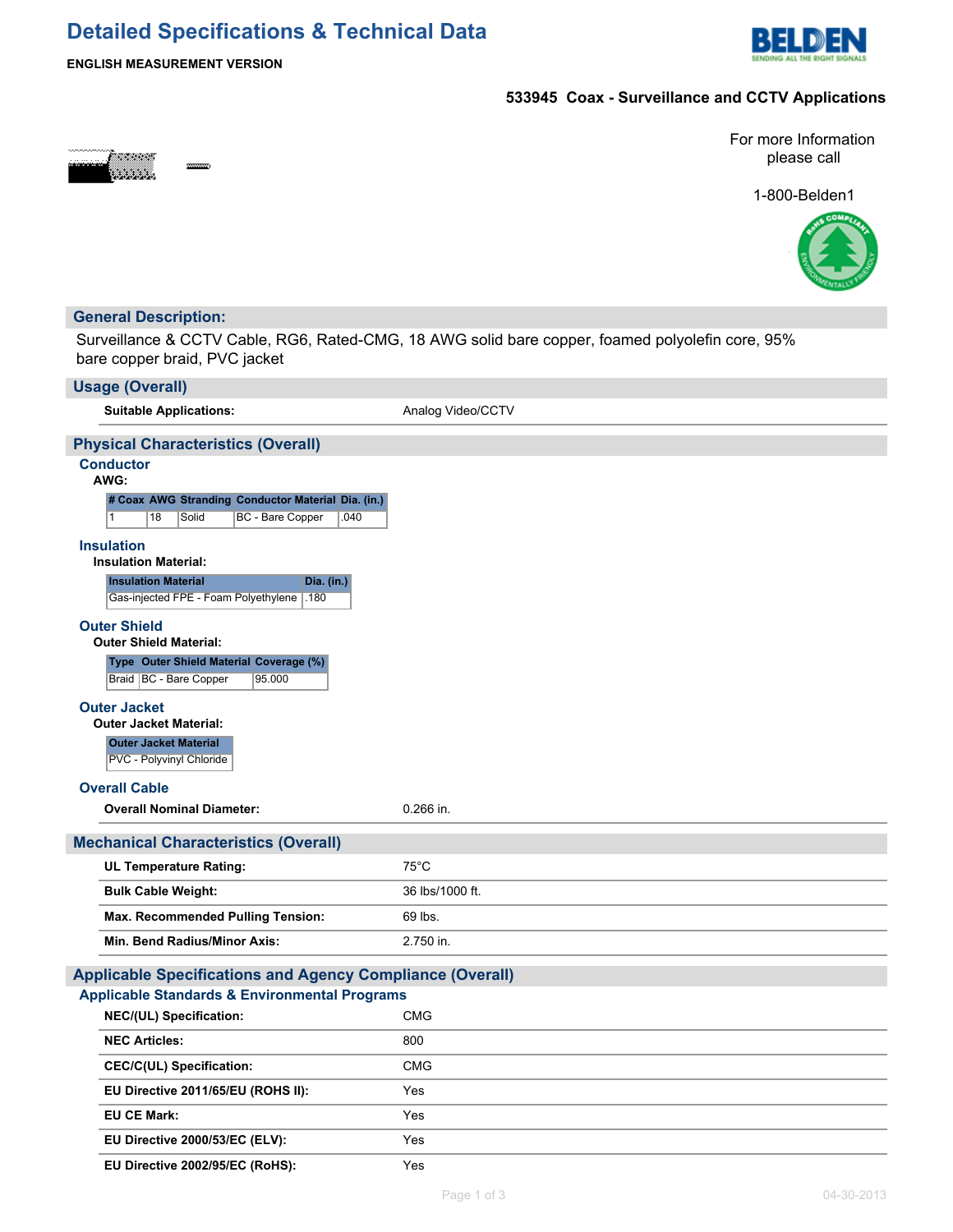# **Detailed Specifications & Technical Data**



### **ENGLISH MEASUREMENT VERSION**

700 5.6 900 6.4

# **533945 Coax - Surveillance and CCTV Applications**

|                                                                                                                                                                                                                                                                                                                                                                                                                                                                                                                                                                                                        | EU RoHS Compliance Date (mm/dd/yyyy): | 01/01/2004         |  |  |
|--------------------------------------------------------------------------------------------------------------------------------------------------------------------------------------------------------------------------------------------------------------------------------------------------------------------------------------------------------------------------------------------------------------------------------------------------------------------------------------------------------------------------------------------------------------------------------------------------------|---------------------------------------|--------------------|--|--|
|                                                                                                                                                                                                                                                                                                                                                                                                                                                                                                                                                                                                        | EU Directive 2002/96/EC (WEEE):       | Yes                |  |  |
|                                                                                                                                                                                                                                                                                                                                                                                                                                                                                                                                                                                                        | EU Directive 2003/11/EC (BFR):        | Yes                |  |  |
|                                                                                                                                                                                                                                                                                                                                                                                                                                                                                                                                                                                                        | CA Prop 65 (CJ for Wire & Cable):     | Yes                |  |  |
|                                                                                                                                                                                                                                                                                                                                                                                                                                                                                                                                                                                                        | MII Order #39 (China RoHS):           | Yes                |  |  |
|                                                                                                                                                                                                                                                                                                                                                                                                                                                                                                                                                                                                        | <b>PMSHA Specification:</b>           | P-07-KA110035-MSHA |  |  |
|                                                                                                                                                                                                                                                                                                                                                                                                                                                                                                                                                                                                        | <b>RG Type:</b>                       | 6/U                |  |  |
|                                                                                                                                                                                                                                                                                                                                                                                                                                                                                                                                                                                                        | <b>Series Type:</b>                   | Series 6           |  |  |
| <b>Flame Test</b>                                                                                                                                                                                                                                                                                                                                                                                                                                                                                                                                                                                      |                                       |                    |  |  |
|                                                                                                                                                                                                                                                                                                                                                                                                                                                                                                                                                                                                        | <b>UL Flame Test:</b>                 | UL1685 FT4 Loading |  |  |
|                                                                                                                                                                                                                                                                                                                                                                                                                                                                                                                                                                                                        | C(UL) Flame Test:                     | FT4                |  |  |
| <b>Suitability</b>                                                                                                                                                                                                                                                                                                                                                                                                                                                                                                                                                                                     |                                       |                    |  |  |
|                                                                                                                                                                                                                                                                                                                                                                                                                                                                                                                                                                                                        | Suitability - Indoor:                 | Yes                |  |  |
|                                                                                                                                                                                                                                                                                                                                                                                                                                                                                                                                                                                                        | <b>Suitability - Outdoor:</b>         | Yes - Black only.  |  |  |
|                                                                                                                                                                                                                                                                                                                                                                                                                                                                                                                                                                                                        | <b>Suitability - Aerial:</b>          | Yes - Black only.  |  |  |
|                                                                                                                                                                                                                                                                                                                                                                                                                                                                                                                                                                                                        | <b>Plenum/Non-Plenum</b>              |                    |  |  |
|                                                                                                                                                                                                                                                                                                                                                                                                                                                                                                                                                                                                        | Plenum (Y/N):                         | No                 |  |  |
| Nom. Characteristic Impedance:<br>Impedance (Ohm)<br>75<br>Nom. Inductance:<br>Inductance (µH/ft)<br>.097<br>Nom. Capacitance Conductor to Shield:<br>Capacitance (pF/ft)<br>16.3<br><b>Nominal Velocity of Propagation:</b><br><b>VP</b> (%)<br>83<br><b>Nominal Delay:</b><br>Delay (ns/ft)<br>1.21<br>Nom. Conductor DC Resistance:<br>DCR @ 20°C (Ohm/1000 ft)<br>6.4<br>Nominal Outer Shield DC Resistance:<br>DCR @ 20°C (Ohm/1000 ft)<br>2.700<br>Nom. Attenuation:<br>Freq. (MHz) Attenuation (dB/100 ft.)<br>$\vert$ 1<br>.24<br>$ 10\rangle$<br>.72<br>50<br>1.5<br>100<br>2.0<br>200<br>2.9 |                                       |                    |  |  |
|                                                                                                                                                                                                                                                                                                                                                                                                                                                                                                                                                                                                        |                                       |                    |  |  |